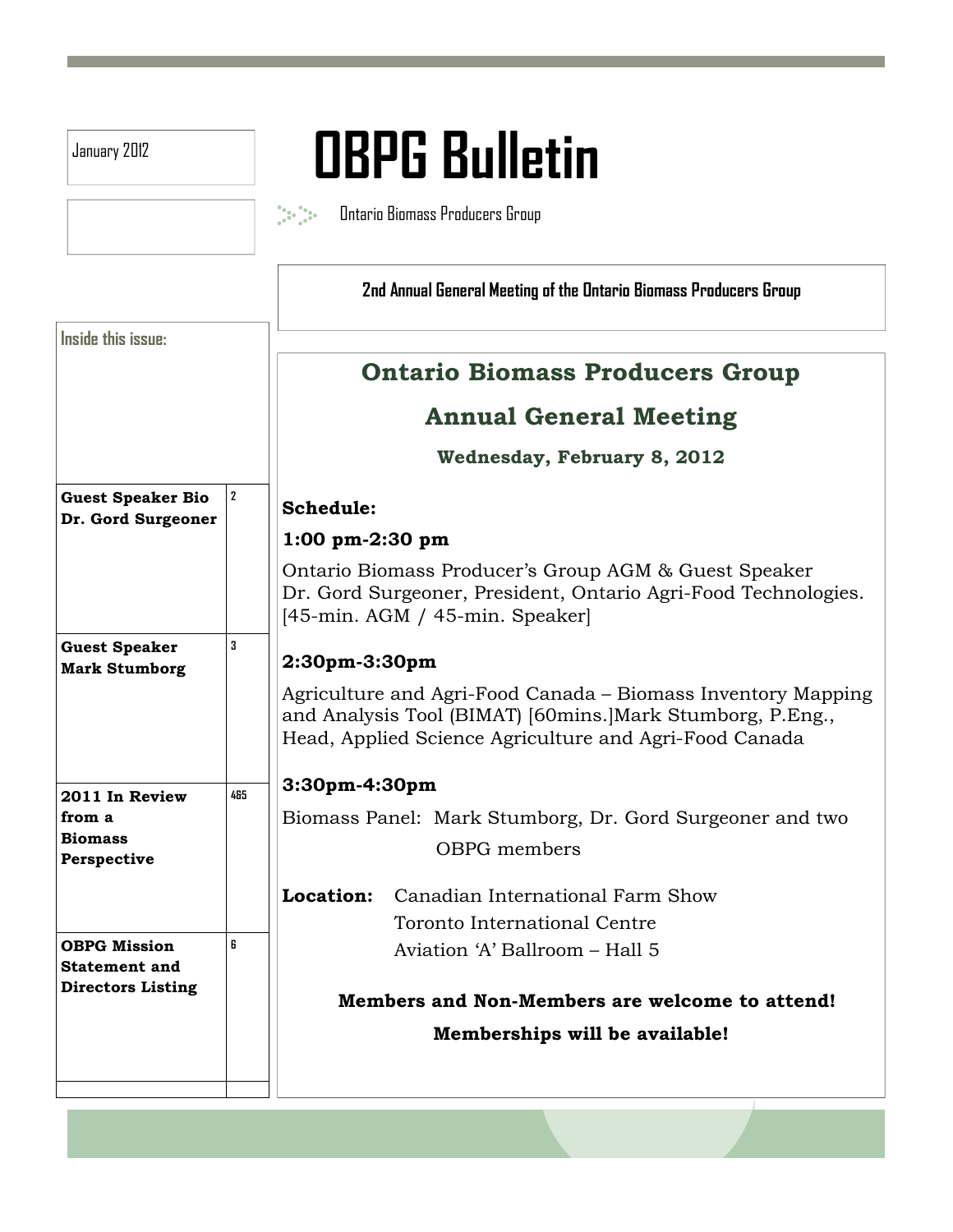OBPG Bulletin Page 2

## About our Guest Speaker

## Dr. Gord Surgeoner President Ontario Agri-Food Technologies

Dedicated leader is perhaps the best way to describe Gord Surgeoner. During his 30-year career, he has worked tirelessly to promote initiatives and champion causes that he believes are important to the well-being of the agri-food industry.

After completing his Bachelor of Science in Agriculture in 1971 at the University of Guelph, Dr. Surgeoner went on to obtain a Master's

degree in Economic Entomology in 1973, also from Guelph and a Ph.D. in Forest Entomology in 1976 from Michigan State University. Gord became an esteemed professor at the University of Guelph in Environmental Biology and Plant Agriculture, where he remained on faculty until his retirement in 2004.

Since his secondment from the University of Guelph in 1999, Gord has been the President of Ontario Agri-Food Technologies, a non-profit organization consisting of members from farm associations, universities, industry and governments. The organization focuses on ensuring that Ontario producers have access to the latest technologies to compete globally and to develop new market opportunities, many of which are beyond food.

In September, 2005 Dr. Surgeoner was invested with the Order of Ontario. This distinguished award recognizes Dr. Surgeoner's significant contribution to Ontario's agri-food sector.

In addition, Gord has also received the 2011 Life Sciences Ontario Community Service Award, the 2007 University of Guelph Alumnus of Honour Award, the 1989 Distinguished Teaching Award from the Ontario Agricultural College Alumni Association, the 1994 T.R. Hilliard Award for Notable Contribution to Agricultural Extension in the Province of Ontario, an endowed Chair of the University of Guelph bearing his name, the 2002 Award for Contribution to Advancing the Benefits of Biotech for Canadians, and is a recipient of the Queen's Golden Jubilee Award.

Gord is a strong advocate for Canadian agriculture, the Canadian regulatory system and the opportunities Canada has in a global marketplace.

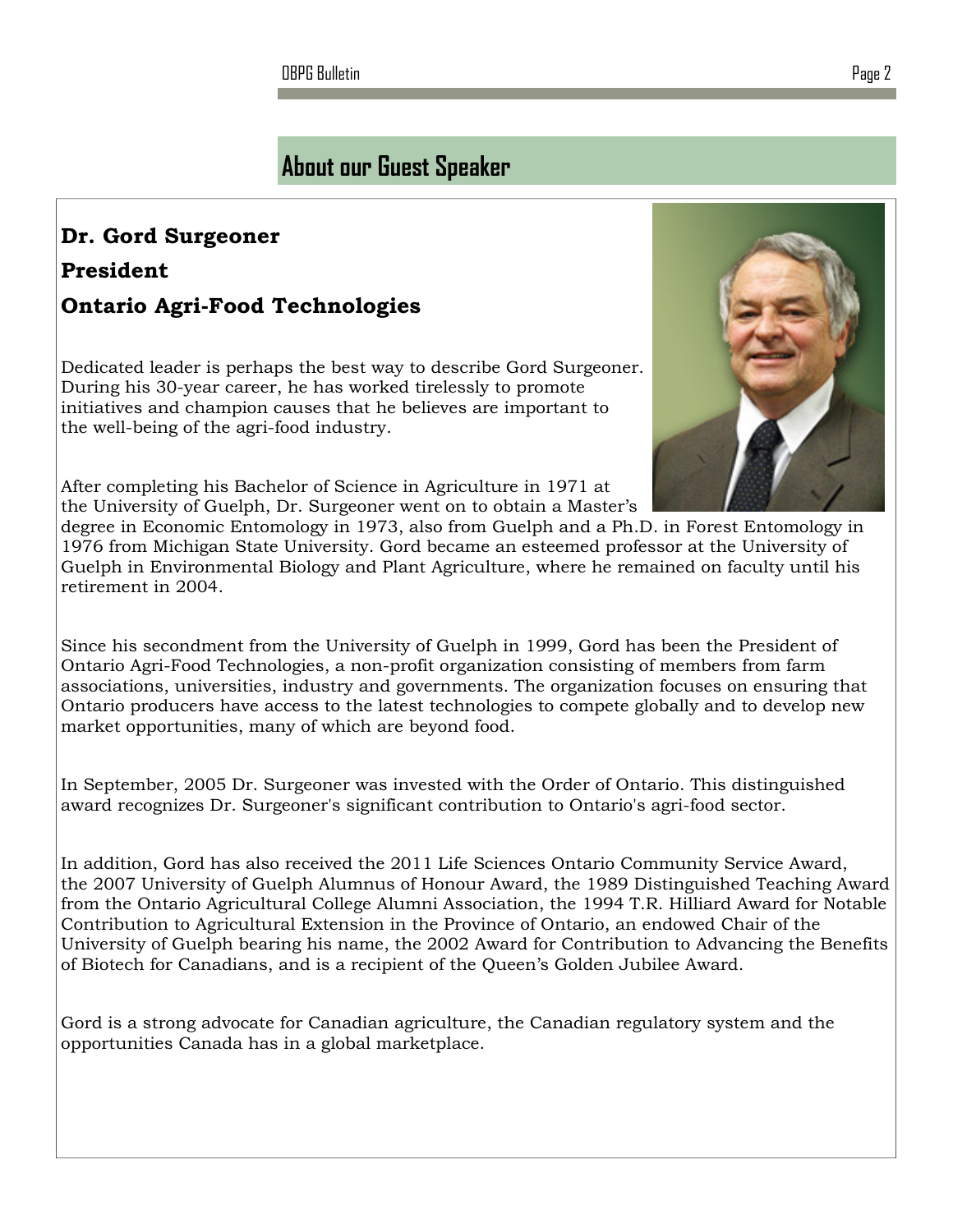### Mark Stumborg, P.Eng

Mark Stumborg, P.Eng was born and raised on a mixed farm in North Central Saskatchewan. Mark attended the University of Saskatchewan, receiving a B.Sc.E. (Agric.) with distinction in 1980, and an M.Sc.E. in 1986.

From 1980 to the present, Mark has been employed by Agriculture and Agri-Food Canada - Research Branch, working in the areas of industrial uses for agricultural materials, renewable energy and biofuels, and equipment design for research needs within the agriculture sector. The



focus of Mark's work involves the development of sustainability criteria and modelling of crop residues available for harvest, the harvest systems required for economic collection of biomass, and the integration of the collection system with bioenergy and bioproduct conversion systems.

### Areas of Expertise:

- agricultural design engineering
- bio-processing/biofuels/renewable energy
- biomass harvest systems

#### Current Projects:

Crop Residue Harvest Systems

### Affiliations:

- Canadian Society of Agricultural and Bioresource Engineering
- Society of Automotive Engineers
- Associatian of Professional Engineers and Geoscientists of SK

#### Research Publications:

2011: Ebadian, M., Sowlati, T., Sokhansanj, S., Stumborg, M., and Townley-Smith, L. (2011). " $\mathbf{A}$ new simulation model for multi-agricultural biomass logistics system in bioenergy produc**tion.",** Biosystems Engineering,  $110(3)$ , pp. 280-290. doi:  $10.1016/j$ .biosystemseng.2011.08.008 2010:Stephen, J.D., Sokhansanj, S., Bi, X., Sowlati, T., Kloeck, T., Townley-Smith, L., and Stumborg, M. (2010). "Analysis of biomass feedstock availability and variability for the Peace River region of Alberta, Canada.", Biosystems Engineering, 105(1), pp. 103-111. doi: 10.1016/ j.biosystemseng.2009.09.019

2010: Stephen, J.D., Sokhansanj, S., Bi, X., Sowlati, T., Kloeck, T., Townley-Smith, L., and Stumborg, M. (2010). "The impact of agricultural residue yield range on the delivered cost to a biorefinery in the Peace River region of Alberta, Canada.", Biosystems Engineering, 105(3), pp. 298-305. doi: 10.1016/j.biosystemseng.2009.11.008

Steppuhn, H., McDonald, T., Dunn, R.F., and Stumborg, M. (2010). "Biodiesel fuel quality of canola feedstock grown on saline land.", Biological Engineering (ASABE), 2(3), pp. 165-179.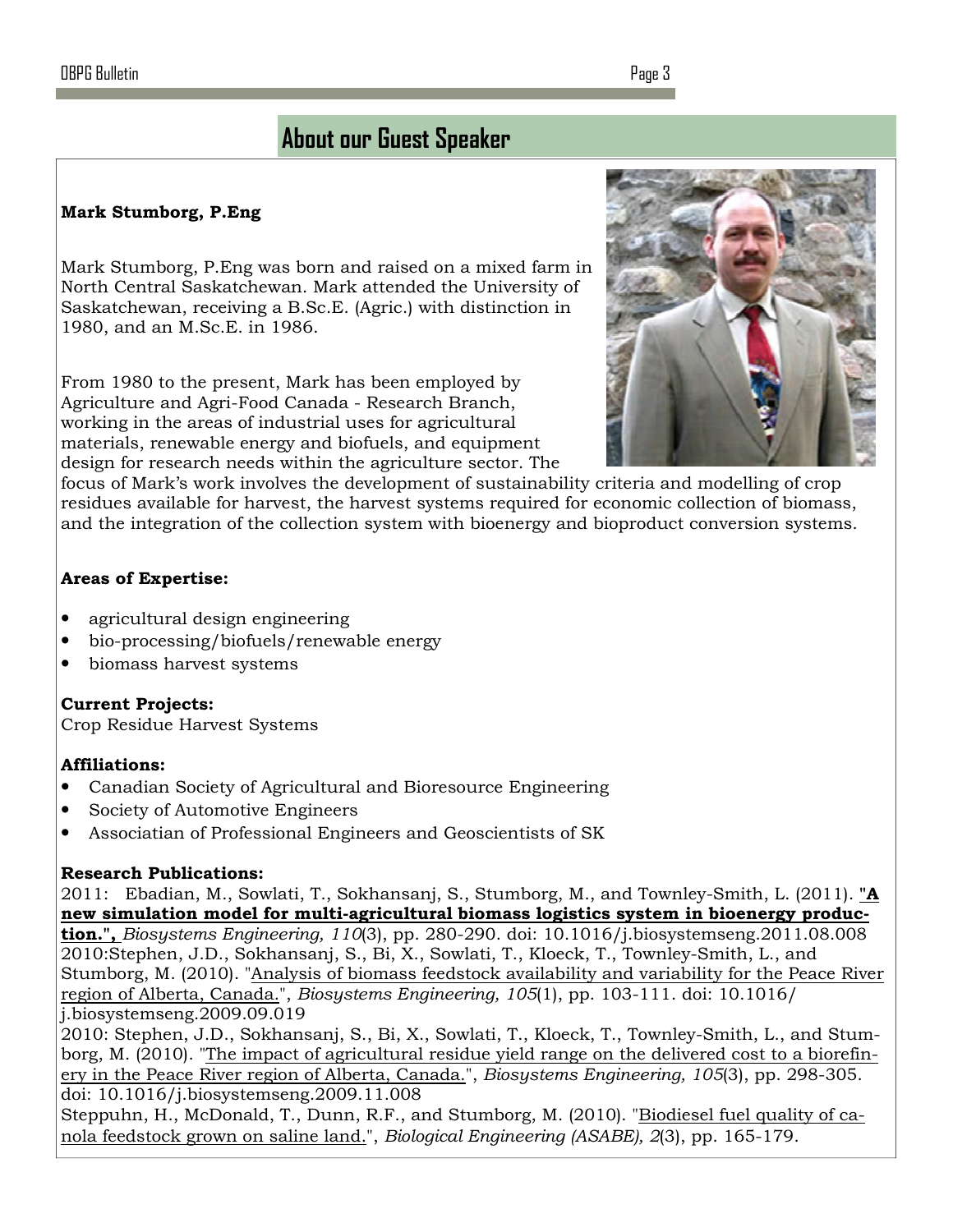# 2011 In Review From A Biomass Perspective

By: Urs Eggimann, OBPG Vice President

The past year gave us numerous indications that biomass will play a far more significant role than we have seen in the past. Especially in our province we have witnessed some major encouraging events and milestones. What is most remarkable is the fact that progress is being made on all fronts; biomass related research, production, as well as processing.

A lot of really exciting discoveries have been made and perfected in biomass research in our province. Especially one process from the researchers of the University of Guelph stands out. This innovative group came up with a formula where recycled plastic gets reprocessed and mixed with biomass, resulting in environmentally friendly consumer products, like stackable bins, containers and even car parts.

For biomass producers this plastic story is really huge. It is very hard to imagine where this discovery can lead. Considering that not too long ago, purpose grown agricultural biomass was almost exclusively associated with energy, this could be a real game changer in our industry. With the new reality of low natural gas prices in North America, seeing an alternative to biomass based energy production is a very welcome fact for biomass producers.

The Bioeconomy Research Highlights Day and Expo, organized by the University of Guelph, presented a very encouraging year-end picture for our biomass industry in Ontario. On an international scale, Canada does not rank highly on the bioresearch front. Fortunately, our province bucks this trend and has emerged as a leader in several areas, especially in the automotive sector.

Purpose grown agricultural products have often been mentioned in the context of ethanol production. Insufficient research has been performed to-date, to make this a mainstream market. The current ethanol production processes, mostly corn input based in North America, only yield modest energy gains. Purpose grown biomass, like switchgrass, is promising, but has not come to the forefront, yet. A research team at the Purdue University might have changed this situation. The Purdue biomass researchers discovered a pretreatment process where the yield of ethanol from switchgrass can be increased drastically. Instead of producing 150-250 gallons of ethanol from an acre of switchgrass, the research team has come up with a target of 800-1000 gallons per acre. As a comparison corn currently yields about 500-600 gallons per acre. Considering that the input costs for switchgrass are much lower, this new discovery could open an attractive market opportunity for biomass producers.

Even though we have made significant progress in Ontario, in European countries like Denmark, Germany, Austria and others, we can find very advanced biomass based combustion units that are not available on our continent, yet. A significant new type of furnace category is now able to burn biomass without having to go through a biomass pelleting or briquetting process. Instead of using pellets or briquettes, these units can process entire bails of straw or switchgrass, which reduces the cost of the heating material considerably. …/5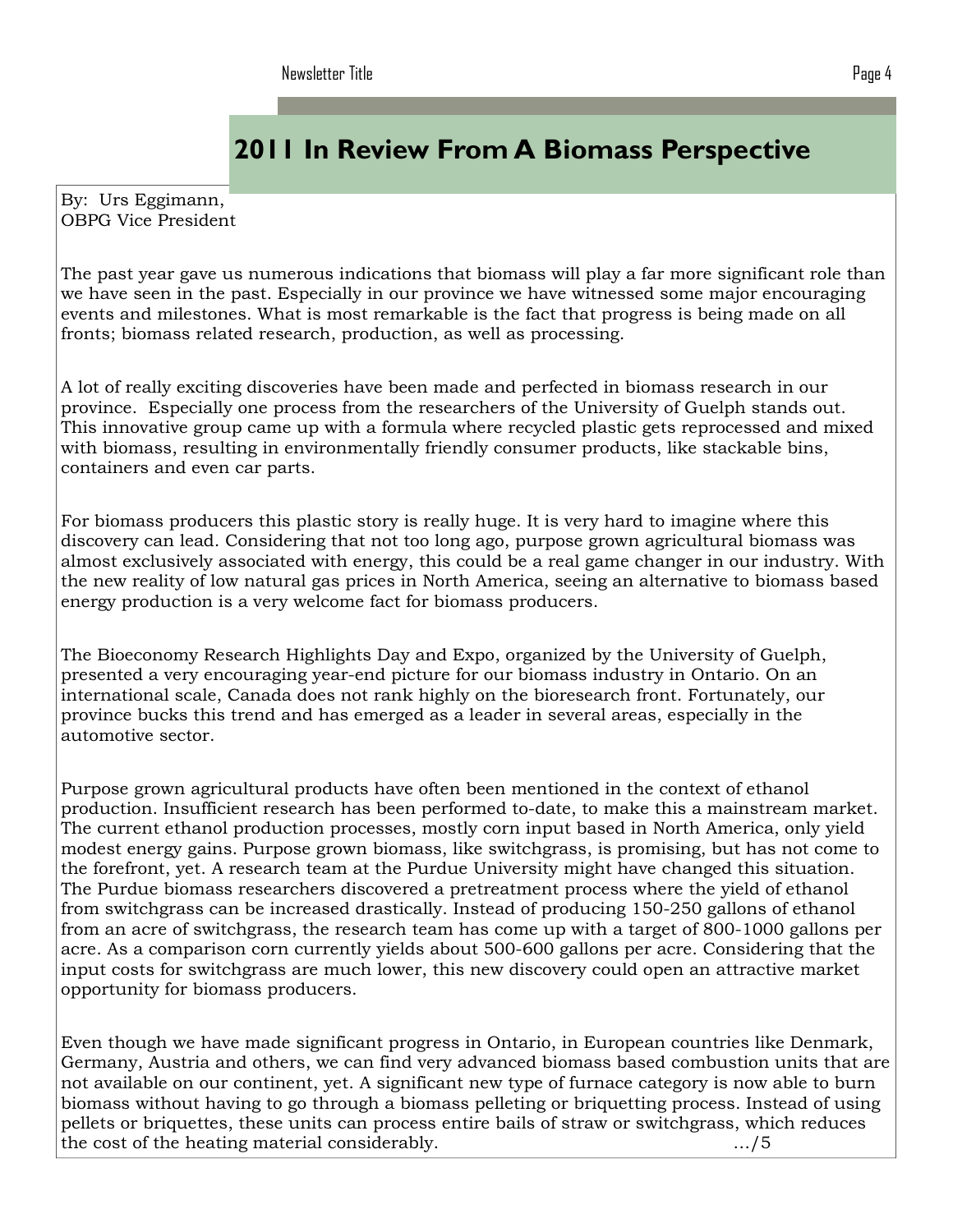## 2011 In Review from a Biomass Perspective … continued

A noteworthy mention is the field research project of the Ontario Soil and Crop Improvement Association. This program has attracted 27 cooperators of all parts of Ontario. These biomass pioneers have planted various types of biomass, like Miscanthus, Switchgrass, Big Bluestem and other tall grasses on over 750 acres. Some of the participants who joined the "fast track" program in 2010 will have their first harvest this year. This successful program is conducted in close cooperation with the University of Guelph and OMAFRA.

For the first time OSCIA and OMAFRA in cooperation with the University of Guelph organized a 6-day biomass tour; an event that included stops at biomass producer farms, biomass research sites, pellet mills, biomass stove manufacturers and processing of biomass based plastic articles.

Another first is OSCIA's 4-acre Miscanthus and Switchgrass demonstration plot at the Canadian Outdoor Farm Show in Woodstock. This test plot will undoubtedly improve awareness of biomass production in the farming community.

Further progress has been achieved on the Switchgrass research side. REAP-Canada has come up with new cultivars that produce a higher yield. Future research will concentrate on the characteristics of switchgrass, by improving the fiber content, reducing lodging, improve vigor and generate additional yield gains.

Our provincial switchgrass leader, Don Nott, has stepped up his operation to the next level. With his added biomass acreage he is now, according to REAP-Canada, the top Switchgrass producer in Canada. Nott Farms was leading the way with the Switchgrass Fall Mowing – Spring Harvesting concept. In 2011 Nott Farms proved with a successful Spring Wheat / Switchgrass nurse crop concept, that it is possible to produce income during the year of establishment. In the past year Nott Farms made also major breakthroughs on the processing side with the introduction of a plastic recycling program as well as being the major biomass contributor for the production of biomass based plastic products. More exciting projects are in store for this year, including the cooperation with a production facility of fibreboards, with an 85% biomass content.

Another positive indicator is the biomass program content of the 2012 growing the Margins Conference in London, ON. Unlike last year, biomass has now a considerably higher presence than solar. Many of the major players in the biomass industry will be present at this event.

Trying to look into the biomass crystal ball of 2012, we will most likely witness major progress on all fronts. It can be expected that a lot more people, who are currently on the sideline, will become active participants of the biomass supply chain. As an organization of producers we have to be proactive, get organized and prove to the industry that we are reliable suppliers going forward. The Ontario Biomass Producers Group is currently the only province wide organization representing the interest of biomass producers. The membership number of the group is still on a modest level and needs to grow substantially to be able to successfully protect producers' interests. To help shaping the biomass industry to a significant part of our economy, producers need to demonstrate leadership.